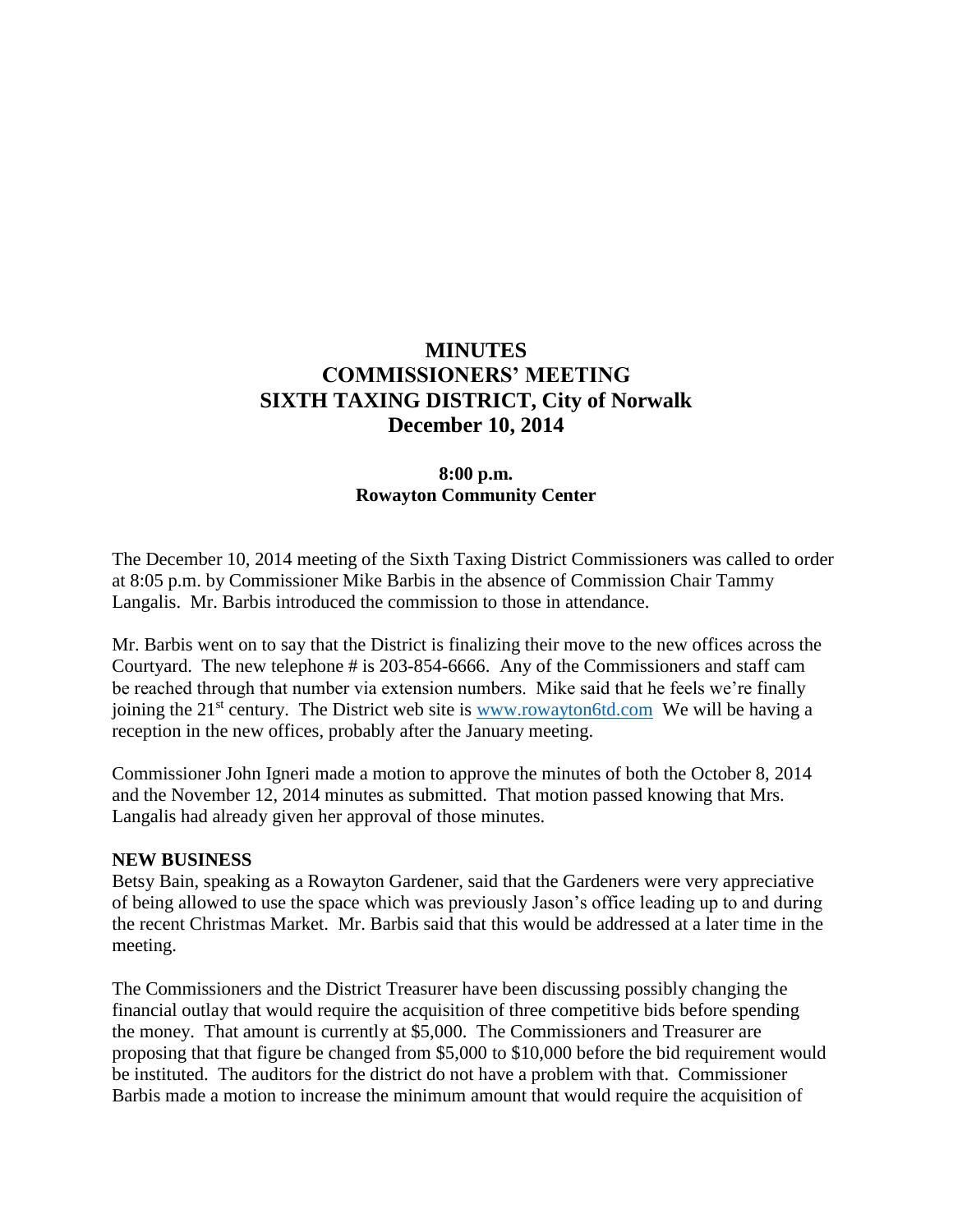# **MINUTES – December 10, 2014 Page Two**

three competitive bids from \$5,000 to \$10,000. Commissioner John Igneri seconded the motion and that motion was passed. Now an expenditure would have to equal or exceed \$10,000 before it required the acquisition of three competitive bids before the amount was spent.

The issue of the allocation of space in the upstairs once the District office is moved was brought up by Commissioner Barbis. He said that several organizations have sent written proposals and requests for space upstairs. This would be part of Phase 4 which is being contemplated by the Long Term Planning Committee for the Community Center. This is a group that has been meeting regularly for some time. The core of the group is the same one that carried out the renovation of the library. One member is an architect and one is an engineer. These people are all volunteers. The District has asked them for a recommendation for use of the upstairs space. Rob Frazier, 158 Highland Avenue, submitted the following recommendation

## Memorandum

- To: The 6TD Commissioners
- From: Rob Frazier, Chair Long Term Planning Committee of the Community Center (LTPCCC) Re: Use of upstairs space once used for 6TD office.

The Long Term Planning Committee of the Community Center (LTPCCC) would like to present a long term plan for the second floor of the RCC – space which once housed the offices of the 6TD.

The long term plan is that we will apply for a CT State Historic Preservation Grant – this will be our third grant. As part of this next phase, we would like to use the matching grant to do all of the environmental remediation as recommended by Loureiro Engineering Associates. Inc.

This remediation work will result in much of the space on the second floor opening up. In particular, the Committee would like to open up the area now used as storage closet – accessing the windows and the natural light in that space. This would then make the second floor a more usable and user-friendly area in the RCC.

As such, the Committee would like to make the following recommendations:

1. Shakespeare on the Sound will be returning to the second floor. We propose they go into the former Treasury office space.

2. The Rowayton Library has requested the use of two offices. We propose having them use the offices formerly used by Ed and Jason.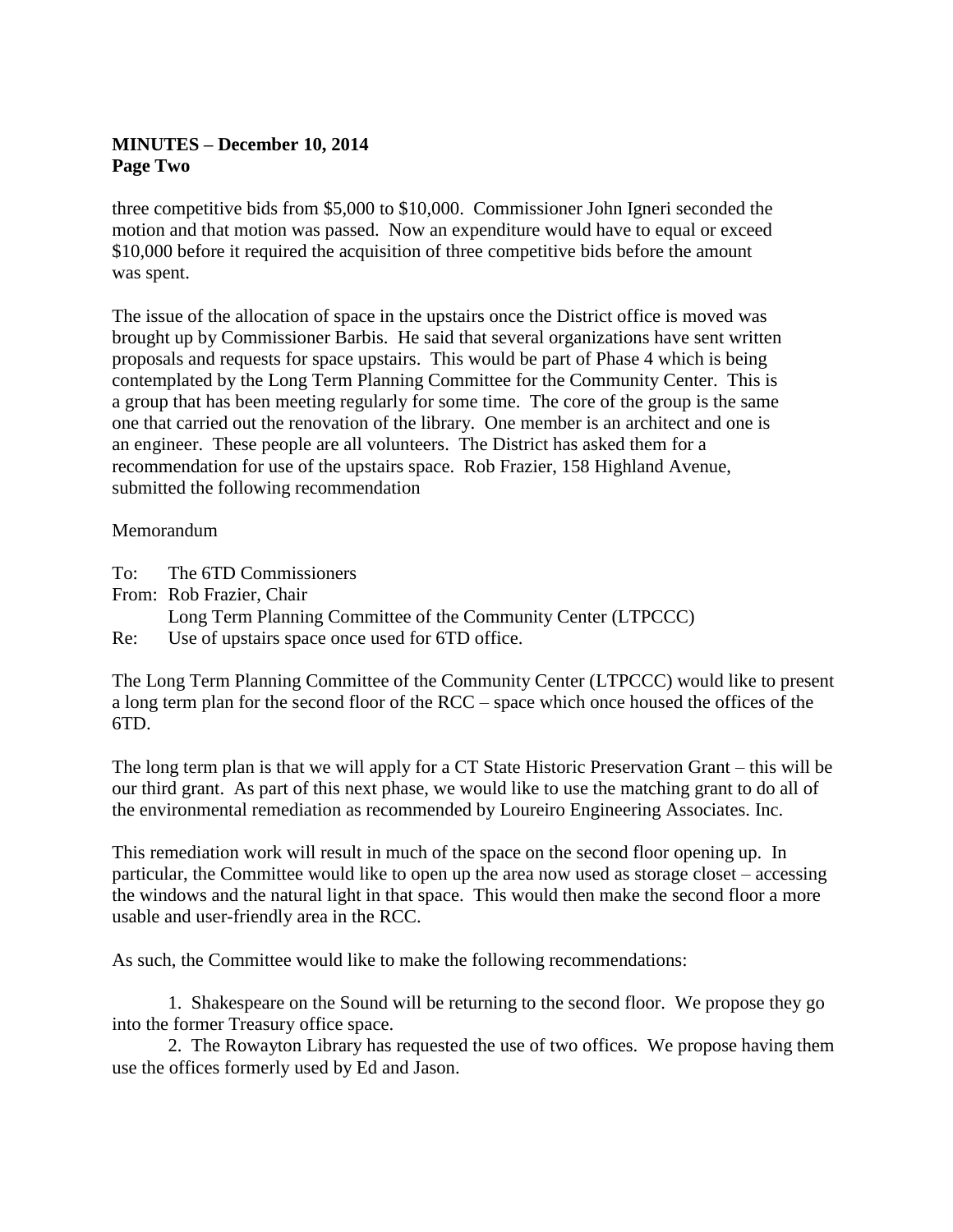## **MINUTES – December 10, 2014 Page Three**

3. As part of this, the Library will relinquish the storage area known as the Power Squadron space. We propose the Quilters and Knitters be allocated this space.

4. The office once used by SOS would become a conference room for the many meetings the 6TD receives requests for.

Obviously, none of this will happen tomorrow but we would like everyone to realize the Committee's vision for long term plan for the second floor.

Commissioner Barbis said that SOS would like to return to the Community Center for its Office. They had a request dated October 31 from Frani Taylor on behalf of the Gardeners. Melissa Yurechko, the library director, is requesting office space on the second floor as the library office is not at all private and has become a de facto storage space. They would like one office as a tech processing office, and one as a Director's office.

Rob Frazier, 158 Highland Avenue, said that the possibility of applying for another \$200,000 max state grant would allow us to remediate the upstairs asbestos issue, and the heating systems. They would like to open up the closet to capture both those windows for the large room. As it is now, it is not very inviting for use. They anticipate that that space would be available for arts classes, yoga, etc. and they would like to make it an appealing room. The Gardeners are concerned that there is nothing in the plan to accommodate their storage needs. Rob countered that there is quite a bit of space associated with the Potting Shed that the Gardeners can use. Both Betsy Bain and Frani Taylor, speaking for the Gardeners, said they didn't think that would be either convenient or appropriate for storage of their Christmas Market supplies and gift items. There will be quite a lot more discussion on these items.

One of the most pressing issues considered by the LTPCCC is for the driveway renovations and the importance of improving the circulation of traffic at the Community Center. The committee would recommend that the district look at that project and to have it funded soon. They are in discussions with Graham Capital to somehow obtain an historic gate which could be used for the exit for the driveway.

Rob also said that three trees have been offered to us by Sarah's Flowers and Nursery. They would go along the proposed driveway approaching the exit gate. They are lilac trees but not mative ones. These small trees would be about 30' high when full grown. The ones being offered to us are about 20' high. They have a beautiful white blossom and a wonderful fragrance.

Commissioner John Igneri asked when, if we were successful, we might be getting any grant money. Rob said that at the very earliest, it wouldn't be for a year and half. However, Ed's and Jason's offices would be available very soon. John also asked that if, when the construction would start upstairs, would everyone have to move out then. Rob said that the answer to that would probably be "Yes" and it would be for a maximum of  $3 - 4$  months. There are a lot of logistics that need to be thought through. Betsy Bain, 78 Wilson, reiterated that the Gardener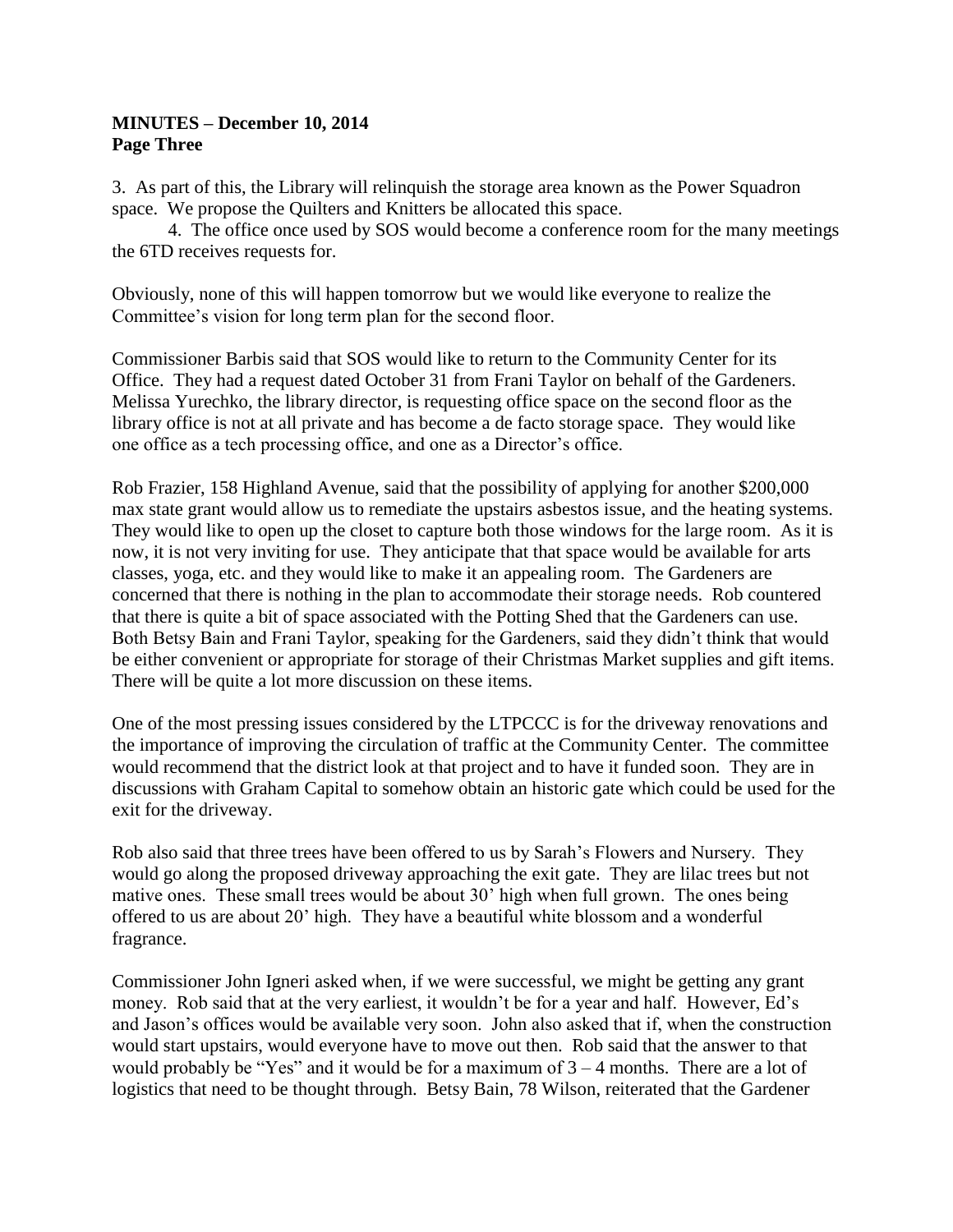## **MINUTES – December 10, 2014 Page Four**

would love to keep the space that they were given to use before the Christmas Market. This is the office that was Jason's. Betsy asked Rob if she might be able to attend meetings of the LTPCCC to speak for people who use the Community Center space on an ongoing basis. Rob indicated that he would welcome her presence.

Commissioner Barbis said that the Potting Shed had been used for a lot of storage and that they are now leaving equipment outdoors that shouldn't be outside and that they are renting a storage container for some of the things. An attempt is going to be made to reorganize how the Barn at Pinkney is used and to make space for seasonal things like SOS equipment. It may make more difference for some of the storage needs to be met off site if they are only needed for a short time. The LTPCCC has plans to build a utility building which would solve a lot of problems. The bid for this, however, is \$500,000 and the district doesn't have this money. We need to have greater communication all around. The Potting Shed is wonderful and much appreciated by the community but it has created other problems. They have to work out the best solutions for all concerned. A lot of things can't be in a damp space. Mr. Barbis said, however, that it is the district property and the Commissioners are going to be making the decision. Commissioner Igneri said that everything will be taken into consideration.

Bunny Scott, 18 Drum Road, said that the Potting Shed is a dream. The young people involved down there have a lot of great ideas. She said that the Gardeners should be given every consideration.

# **REPORTS**

**Commissioner John Igneri** had no report.

**Commissioner Mike Barbis** said that the Commissioners have been presented with a proposal by the Little League for a permanent batting cage, some other plans for the field, etc. Initially, the Commissioners are open to what they are requestiong.

**District Treasurer John Verel** said that he had submitted the usual reports. The expenses so far in the Fiscal Year are at about 47% which is right in line. The auditors have made their report to the Commissioners and that we had a "clean audit". The Treasurer's office is in the process of putting a PDF copy of the audit on the district web site.

Mr. Verel said that they are about to schedule budget meetings and the first couple of meetings will be in the  $3<sup>rd</sup>$  and  $4<sup>th</sup>$  weeks of January to start. They will be formally announced when scheduled.

Commissioner John Igneri thanked District Treasurer John Verel for his and his office staff's hard work on the audit.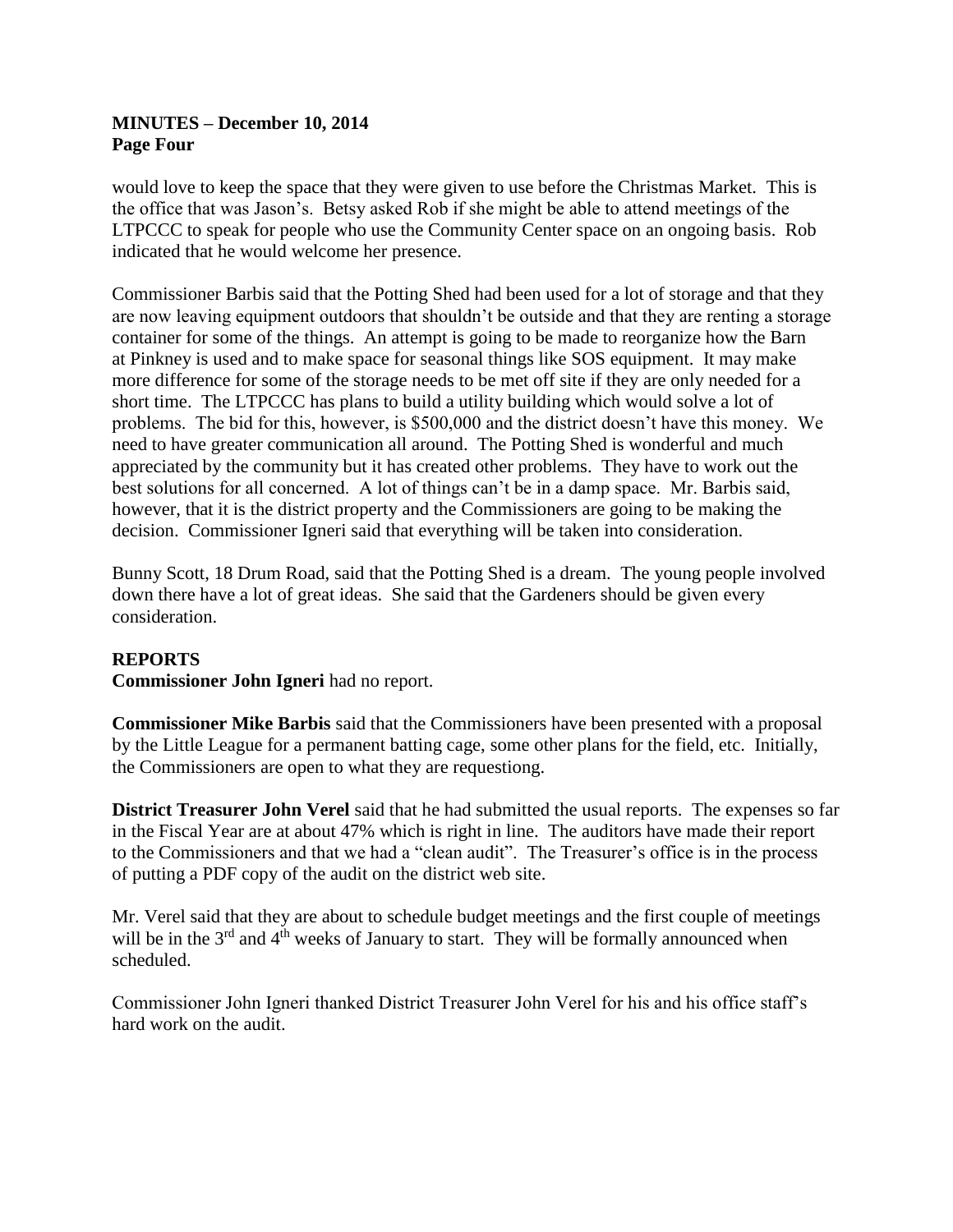## **MINUTES – December 10, 2014 Page Five**

#### **Sixth Taxing District Treasurer's Narrative Report To Commissioners' Meeting, December 10, 2014**

**Handouts to Commissioners:** (Please note that these are preliminary drafts and not final audited reports)

- Budget v Actual report as of November 30, 2014 for FY 14-15
- Treasurer's Report of Bank Balances as of November 30, 2014
- Capital Funds Project Balances report
- Report of Bills Paid in November 2014

#### **Comments on Reports:**

 **On the District Budget v Actual Report** Our expenses are at 47% of the budgeted expenses for FY 14-15.

#### **Events:**

- We are still working on the packing for our move into the new office space.
- We have received the final audit booklets and are reviewing them with the auditors this week.
- The initial 2015-2016 budget work has been started and we are also reviewing the overs and unders on the 2014-2015 budget.

(Statistical reports will be attached at the end of the minutes)

**District Fire Marshal Ed Carlson** said that the school addition is progressing. He has done a propane tank inspection, a plan review and an oil tank removal inspection.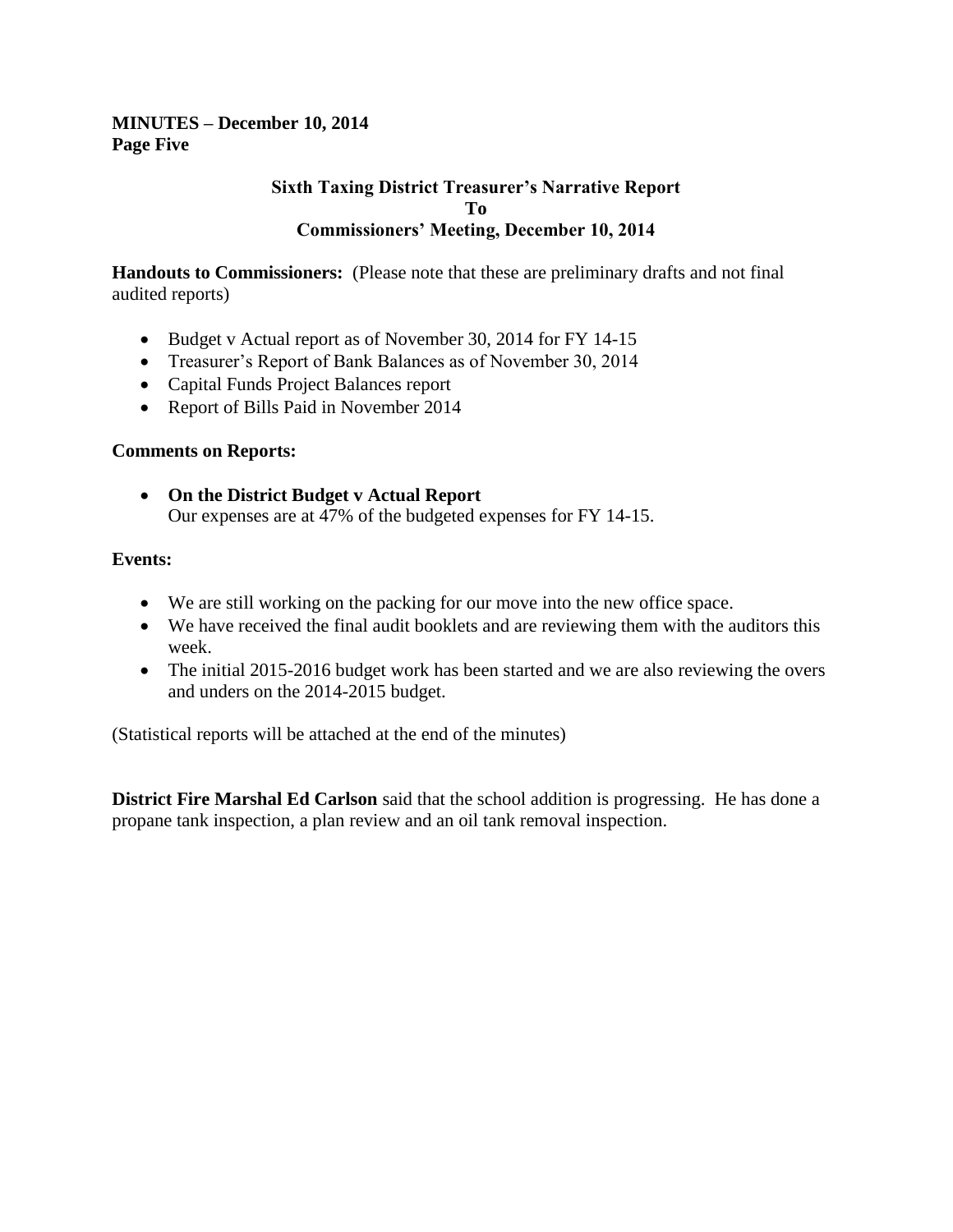# **MINUTES – December 10, 2014 Page Six**

| <b>Report of the Fire Marshal</b>   | <b>November 2014</b> | <b>Ed Carlson</b> |                |
|-------------------------------------|----------------------|-------------------|----------------|
| Type of Activity                    | #                    |                   | # Man Hrs.     |
| <b>Blasting Permits</b>             | ***                  |                   | ***            |
| <b>Blasting Site Inspections</b>    | ***                  |                   | ***            |
| <b>Building Inspections</b>         | 3                    |                   | 3              |
| Clerical (office) work              |                      |                   | 17             |
| <b>Fire Marshal Conferences</b>     |                      |                   | 14             |
| <b>Career Development Training</b>  |                      |                   | 3              |
| Investigations                      | ***                  |                   | ***            |
| Meetings: CFMA                      |                      |                   | 2              |
| <b>FCNHFMA</b>                      |                      |                   | $\overline{2}$ |
| (Other) Propane tank inspection     |                      |                   |                |
| (Other) Plan Review                 |                      |                   | 2              |
| (Other) Oil Tank removal inspection |                      |                   |                |
|                                     |                      | Total Man Hrs.    | 45             |

Remarks: CT IAAI Conference was very informative.

#### **Report of the District Property Manager December 2014 Ed Carlson**

#### **Community Center:**

- 1. The J-D Gator is up for sale if anyone knows someone interested.
- 2. Atlas Fence has submitted an estimate to add gate and corral. Gate: \$635.00, Corral: \$860.00 I will pass the information on to John Kiska of the Dog Park users. (Ed said that everyone was surprised at the high cost of the estimate but that the carpenter said that there was a minimum fee for them to come out. It was suggested that the dog park people purchase the material and the district personnel will do the labor).
- 3. A District wide calendar of events would be a big help in coordinating traffic issues, Etc.
- 4. F&G is awaiting a permit from the Norwalk DPW for the sewer connection job.

#### **Bayley Beach:**

- 1. There are three kayaks remaining on the racks. The owners should be contacted.
- 2. The utility vehicle is in need of some repair before the next seasons starts.

#### **Pinkney Park:**

1. The leaves have been cleaned from the lawn areas.